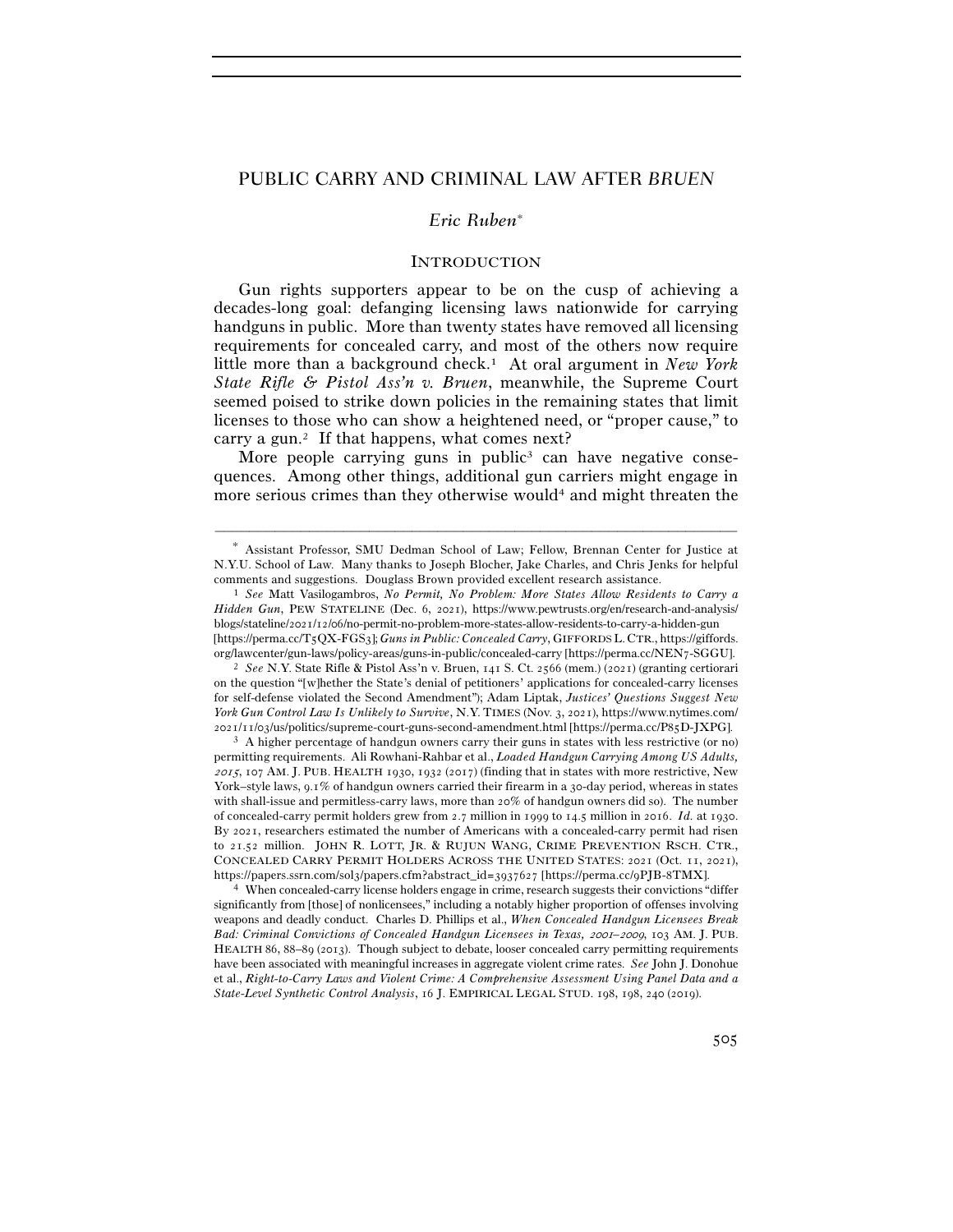506 *HARVARD LAW REVIEW* [Vol. 135:<sup>505</sup>

public sphere in ways beyond deaths and injuries.5 Under those circumstances, regulation will remain a priority in much of the country. With strong licensing regimes off the table, a key focal point will be how criminal law otherwise governs gun carry and use.

This Essay highlights two intersections between criminal law and public carry beyond licensing: the "he was going for my gun" defense invoked in several recent, high-profile trials and the deadly weapon doctrine. These intersections show how criminal law can both grant legal benefits to and erect legal hurdles for those who chose to carry a gun in public. On one hand, the "he was going for my gun" defense advantages armed defendants with greater legal leeway to use deadly defensive force, lest they be disarmed. On the other hand, the deadly weapon doctrine disadvantages such defendants by allowing juries to infer requisite mens rea for murder from the use of a gun in a homicide. If the ability to restrict public carry directly through meaningful licensing regimes becomes politically or constitutionally infeasible, judges, policymakers, and scholars will need to consider the propriety and efficacy of criminal law mechanisms like these to achieve optimal outcomes in a world where many more people will be armed.

## I. THE "HE WAS GOING FOR MY GUN" DEFENSE

Criminal law can afford a doctrinal advantage to gun carriers as evidenced by what this Essay terms the "he was going for my gun" defense. Consider two hypotheticals.

In the first, an *unarmed* man decides to surveil racial justice protesters, so he parks his car near the scene of the protest and patrols a city's streets on foot. After several hours, he decides to leave, and as he walks back to his vehicle, one of the protesters follows him. The man sees and correctly believes that the protester is unarmed. The man and the protester have a heated exchange about the protest, and the protester shoves the man against his car. At that moment, the man reaches through an open car window, retrieves a lug wrench off a seat, and swings it as hard as he can at the protester's head with the purpose of killing him, which he does with a single blow.

The facts in this hypothetical would provide a strong case for a murder prosecution — the man, after all, purposely caused the death of another human being, the protester.6 As a defendant, however, the man

<sup>5</sup> *See generally* Joseph Blocher & Reva B. Siegel, *When Guns Threaten the Public Sphere: A New Account of Public Safety Regulation Under* Heller, 116 NW. U. L. REV. 139 (2021) (discussing how public carry can cause social, as well as physical, harms). 6 *See, e.g.*, MODEL PENAL CODE § <sup>210</sup>.1 (AM. L. INST. 1985) ("A person is guilty of criminal

homicide if he purposely, knowingly, recklessly or negligently causes the death of another human being."); *id.* § 210.2 ("[C]riminal homicide constitutes murder when . . . it is committed purposely or knowingly.").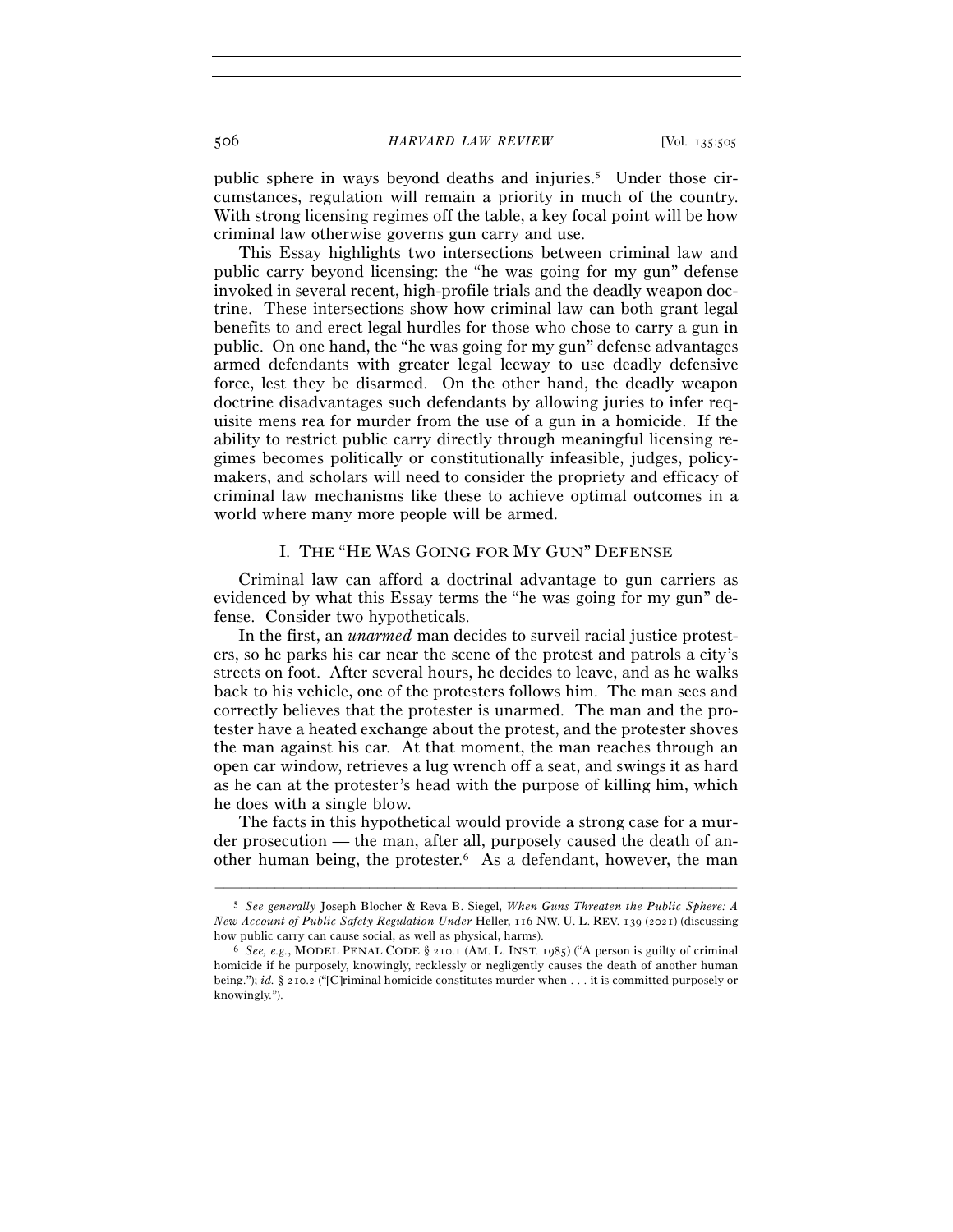#### <sup>2022</sup>] *PUBLIC CARRY* 507

would almost surely assert the affirmative defense of self-defense. But a major weakness for the defendant relates to the self-defense element of proportionality.7 In a widely publicized 1806 case, *Commonwealth v.*  Selfridge,<sup>8</sup> the judge instructed the jury that "I doubt whether selfdefense could in any case be set up, where the killing happened in consequence of an assault only, unless the assault be made with a weapon which if used at all, would probably produce death."<sup>9</sup> Today, "[a]ll authorities agree" that the use of deadly defensive force can only be lawful self-defense in response to a threat of unjustified "death or serious bodily injury."<sup>10</sup> The defendant in our hypothetical deployed deadly force,<sup>11</sup> and a jury could reasonably conclude that such force was disproportionate to the threatened harm.12

Now consider a second hypothetical, in which the man is *armed with a rifle*. The unarmed protester shoves the man, just as in the first hypothetical, but this time the man fires his gun with the purpose of killing the protester, which he does with a single shot.

The only thing that has changed is the man's choice to arm preemptively with a rifle. But that fact has profound legal implications because it converts the threat presented by the protester from a likely nonlethal threat to an arguably lethal one. In particular, the defendant can argue that he feared he would be disarmed and shot with his own gun. He might be able to point out that the risk of, and the need to

<sup>7</sup> *See* 2 WAYNE R. LAFAVE, SUBSTANTIVE CRIMINAL LAW § 10.4(b) (2d ed. 2003) ("[T]he amount of force which [one] may justifiably use must be reasonably related to the threatened harm which [one] seeks to avoid."); MODEL PENAL CODE AND COMMENTARIES § 210.1, at 47 (AM. L. INST. 1985) (noting the "common law principle that the amount of force used by the actor must bear a reasonable relation to the magnitude of the harm that he seeks to avert").<br>
<sup>8</sup> 2 Am. St. Trials 544 (Mass. 1806).<br>
<sup>9</sup> *Id.* at 696.<br>
<sup>10</sup> MODEL PENAL CODE AND COMMENTARIES § 210.1, at 47 (AM. L. INST. 1985).<br>
<sup>11</sup>

of deadly force, we refer to force capable of inflicting death or serious bodily harm."); State v. Rice, 159 A.3d 1250, 1257 (N.H. 2017) ("'Deadly force' means any assault or confinement which the actor commits with the purpose of causing or which he knows to create a substantial risk of causing death or serious bodily injury." (quoting N.H. Rev. Stat. Ann. § 627:9, II (<sup>2016</sup>))). 12 *See, e.g.*, People v. Hawthorne, 692 N.W.2d 879, 887 (Mich. Ct. App. 2005) (noting the use of

a gun was a disproportionate response to a challenged fist fight and the trial court did not err in excluding voluntary manslaughter jury instruction), *rev'd on other grounds*, 713 N.W.2d 724 (Mich. 2006); People v. Lauderdale, 967 N.E.2d 939, 946 (Ill. App. Ct. 2012) (noting use of a deadly weapon in response to a punch in the jaw is a disproportionate response).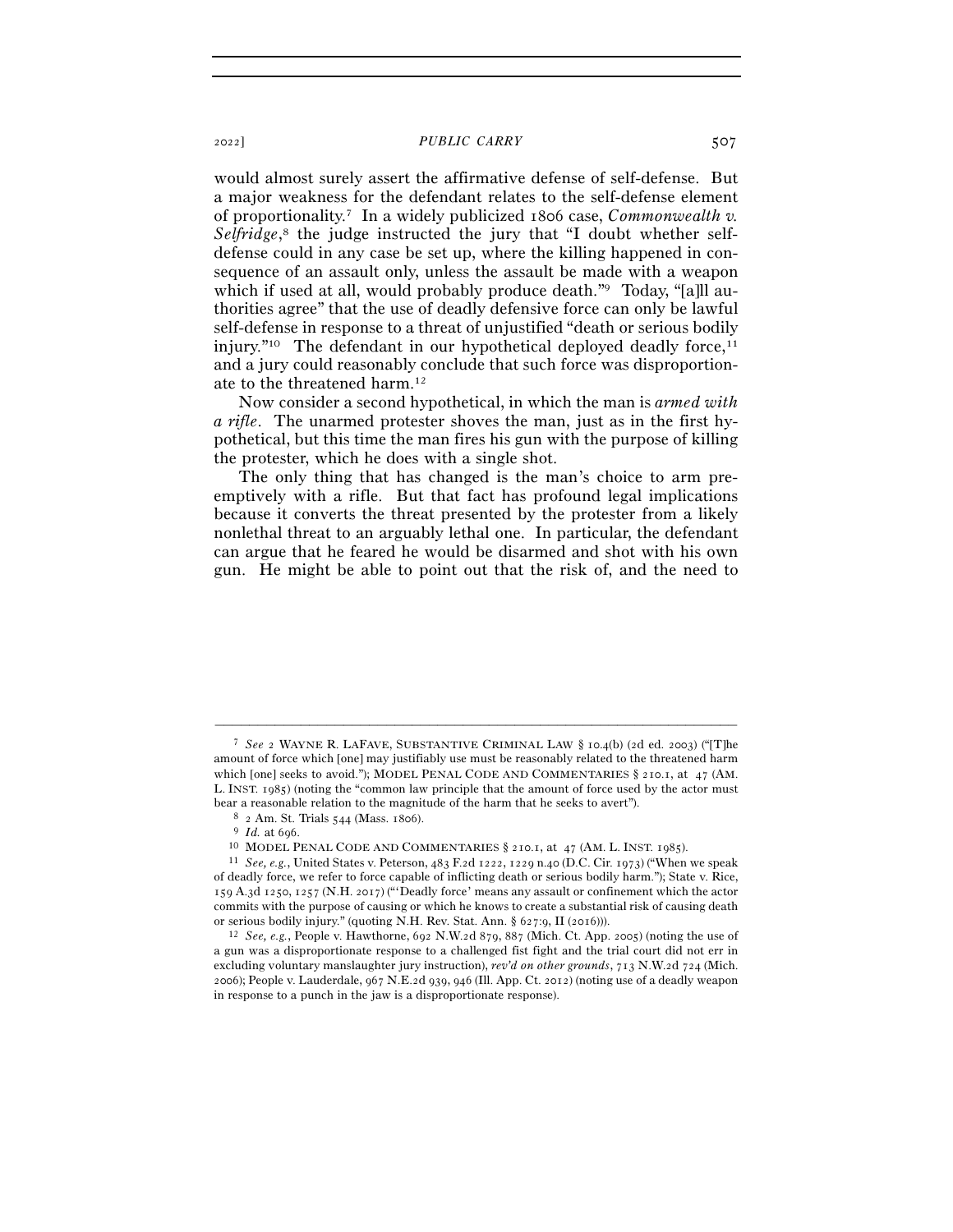prevent, disarmament was a component of gun-carry training he received.13 Indeed, ill-intentioned people take others' guns with some frequency.14 A jury is more likely to find the defendant's deadly force proportional in hypothetical two than in hypothetical one.

And to be sure, the "he was going for my gun" defense has been deployed in several recent cases. George Zimmerman, the neighborhood watchman who shot and killed an unarmed teenager, Trayvon Martin, in 2012, claimed that Martin appeared to reach for his gun at the time he pulled the trigger.15 Travis McMichael, who shot and killed Ahmaud Arbery, an unarmed man out for a jog, similarly said that Arbery was going for his gun.16 Kyle Rittenhouse likewise shot an unarmed man, Joseph Rosenbaum, which he explained by pointing to the risk of disarmament. "If I would have let [Rosenbaum] take my firearm from me,

<sup>13</sup> A National Rifle Association publication, the *NRA Guide to the Basics of Personal Protection Outside the Home*, has sections on "Recognizing and Avoiding Situations in Which Handgun Retention Is Threatened" and "Be[ing] Aware of Any Attempt to Disarm You." NAT'L RIFLE ASS'N OF AM., NRA GUIDE TO PERSONAL PROTECTION OUTSIDE THE HOME 226, 228 (2006); *see also id.* at 228 ("Be especially wary of persons exhibiting suspicious behavior, such as those who try to approach too close or who seem, by their body language, to be positioning themselves for a lunge or a grab."); *id.* ("In a crowded corridor, you may mentally dismiss such a touch as incidental contact, but it actually may represent a criminal's effort to determine if you are wearing a gun or just a pager."). In a recent case in which this issue came up, an attorney recounted his client's Coast Guard training: "Never lose your weapon. And that's why he shoots." Russ Bynum, *Attorneys Present Jurors with Dueling Portraits of Arbery*, NBC15.COM (Nov. 5, 2021, 12:58 AM), https://www.nbc15.com/2021/11/05/trial-ahmaud-arberys-death-scheduled-begin-georgia [https:// perma.cc/E5GR-B95U]; *see also id.* ("He has no choice because if this guy gets his gun, he's dead or his dad's dead."); *cf.* Tim Kirkpatrick, 4 *Simple Rules Every Infantryman "In the Suck" Should Obey*, WE ARE THE MIGHTY (Jan. 15, 2021), https://www.wearethemighty.com/lists/4-simplerules-every-infantryman-in-the-suck-should-obey [https://perma.cc/YN5X-6X4K] ("Never lose your

weapon — ever.").<br><sup>14</sup> *See* John J. Donohue et al., *Right-to-Carry Laws and Violent Crime: A Comprehensive Assessment Using Panel Data and a State-Level Synthetic Control Analysis*, 16 J. EMPIRICAL LEGAL STUD. 198, 207 (2019) ("The most frequent occurrence each year involving crime and a good guy with a gun is . . . the theft of the good guy's gun . . . ."); *see also id.* at 207 n.19 (quoting Larry Keane, senior vice president of the National Shooting Sports Foundation) ("There are more guns stolen every year than there are violent crimes committed with firearms."). 15 Transcript of Defense's Opening Statement, State v. Zimmerman, No. 12-CF-1083-A (Fla.

Cir. Ct. 2013) (suggesting that "it appear[ed] that Trayvon Martin may have been reaching for" Zimmerman's handgun). 16 McMichael testified, "I'm gonna have to stop him from doing this, so I shot." Bill Chappell,

*Travis McMichael Says in His Murder Trial that He Felt Threatened by Ahmaud Arbery*, NPR (Nov. 17, 2021, 7:00 PM), https://www.npr.org/2021/11/17/1056585780/travis-mcmichael-testifiesmurder-trial-ahmaud-arbery [https://perma.cc/9TK6-Q4EH]. *See also* Bynum, *supra* note 13 (quoting Travis McMichael's attorney about how McMichael shot Arbery because he feared disarmament).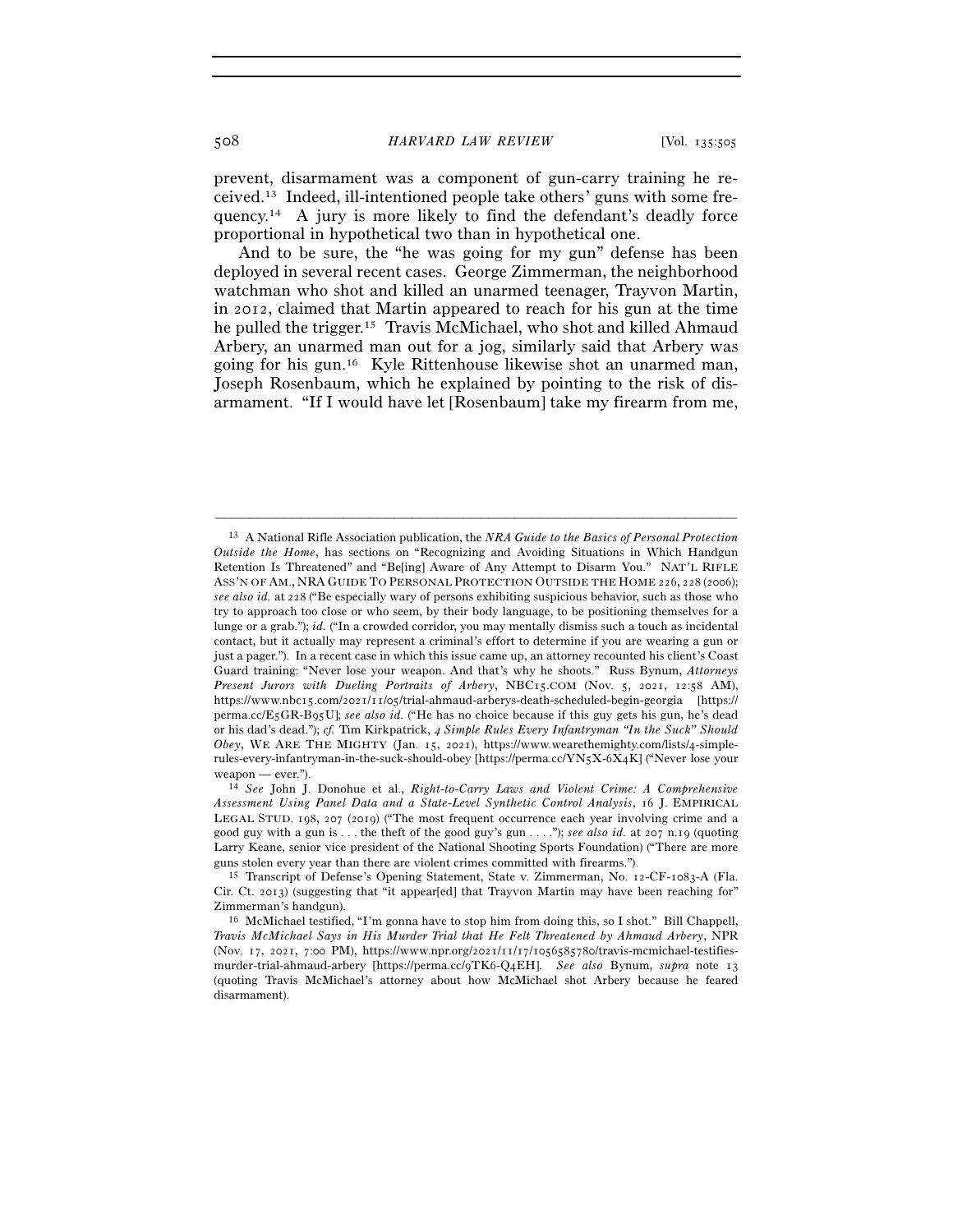#### <sup>2022</sup>] *PUBLIC CARRY* 509

he would have used it and killed me," he asserted.<sup>17</sup> Zimmerman's and Rittenhouse's self-defense claims ultimately prevailed.18

Of course, determining the lawfulness of self-defense is a factintensive inquiry, and carrying a gun that can be seized by an aggressor is only one fact. The modest contention is that gun carry is, however, a legally important fact that in some cases can result in wider berth under the law to use deadly defensive force.

## II. THE DEADLY WEAPON DOCTRINE

While the criminal law can operate to grant advantages to gun carriers, it can also bestow disadvantages. One that has long existed in some jurisdictions is the "deadly weapon doctrine." Under this doctrine, when a deadly weapon is used in a homicide, a jury is instructed that they can infer the requisite state of mind for murder, traditionally, malice aforethought.19

The logic and operation of the deadly weapon doctrine was set forth in a *Harvard Law Review* comment in 1962: "(1) a deadly weapon is one likely to cause death in the manner used; (2) use of such weapon in such manner is therefore likely to have been for a deadly purpose; (3) deadliness of purpose, and its derivative, 'malice aforethought,' may therefore be found from such use in the absence of rebutting circumstances."20 The reasoning underpinning this doctrine dates at least to the 1604 Statute of Stabbing<sup>21</sup> and was a staple of the common law.<sup>22</sup> As one scholar put it, "[f]ew doctrines of the common law of crimes are as frequently encountered."23

<sup>17</sup> Eric Levenson et al., *Kyle Rittenhouse Testifies He Knew Joseph Rosenbaum Was Unarmed but Acted in Self-Defense During Fatal Shooting*, CNN (Nov. 10, 2021), https:// www.cnn.com/2021/11/10/us/kyle-rittenhouse-trial-wednesday/index.html [https://perma.cc/A3FV-CKMM]. 18 Lizette Alvarez & Cara Buckley, *Zimmerman Is Acquitted in Trayvon Martin Killing*,

N.Y. TIMES (July 13, 2013), https://www.nytimes.com/2013/07/14/us/george-zimmerman-verdicttrayvon-martin.html [https://perma.cc/Q2PH-YKUN]; Julie Bosman, *Kyle Rittenhouse Acquitted on All Counts*, N.Y. TIMES (Jan. 27, 2022), https://www.nytimes.com/live/2021/11/19/us/kylerittenhouse-trial [https://perma.cc/KA2L-J<sup>9</sup>GL]. 19 *See* Walter E. Oberer, Comment, *The Deadly Weapon Doctrine — Common Law Origin*, <sup>75</sup>

HARV. L. REV. 1565, 1565 (1962). Today, jurisdictions vary in how they articulate the mens rea for murder, and correspondingly, the inference allowed by the deadly weapon doctrine. *See, e.g.*, PENNSYLVANIA SUGGESTED STANDARD CRIMINAL JURY INSTRUCTIONS § 15.2502A(5) (2016 & Supp. 2019) ("If you believe that the defendant intentionally used a deadly weapon on a vital part of the victim's body, you may regard that as an item of circumstantial evidence from which you may, if you choose, infer that the defendant had the specific intent to kill."). <sup>20</sup> Oberer, *supra* note 19, at 1565.

<sup>21</sup> 2 Jac. I, c. 8 (Eng.); *see* Bernard J. Brown, *The Demise of Chance Medley and the Recognition of Provocation as a Defence to Murder in English Law*, 7 AM. J. LEGAL HIST. 310, 314 (1963) (discussing the Statute of Stabbing). 22 *See* Oberer, *supra* note 19, at 1565.

<sup>23</sup> *Id.*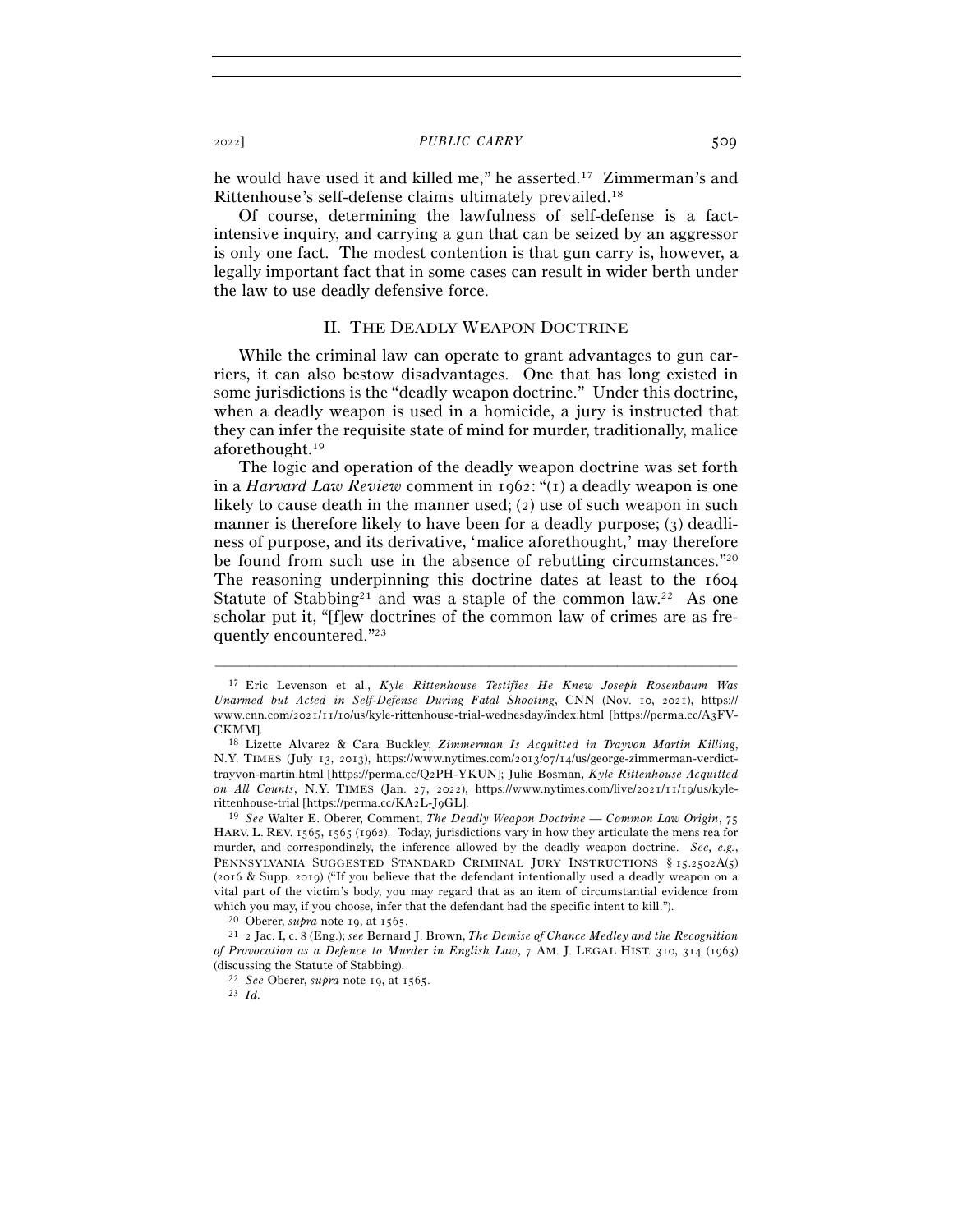510 *HARVARD LAW REVIEW* [Vol. 135:<sup>505</sup>

Many jurisdictions no longer adhere to the deadly weapon doctrine, but it persists in others. A pattern jury instruction in North Carolina, for example, provides that "[i]f the State proves beyond a reasonable doubt, (or it is admitted) that the defendant intentionally killed the victim with a deadly weapon or intentionally inflicted a wound upon the deceased with a deadly weapon that proximately caused the victim's death, you may infer first, that the killing was unlawful, and second, that it was done with malice, but you are not compelled to do so."24 Similarly, a recent Pennsylvania case noted that "[m]alice may be inferred from the use of a deadly weapon on a vital part of the victim's body."25

Of course, someone carrying a gun is more likely to trigger a deadly weapon instruction than someone who is not for the simple reason that he has ready access to a deadly weapon. But the doctrine also speaks to public-carry habits more directly: some jurisdictions grant an exception — and will not instruct a jury on the deadly weapon inference if a defendant chooses to carry a gun only in response to a particularized threat. One court, for example, held that "one who has been threatened with murderous assaults and who has reason to believe that such assaults will be made, may arm himself for defense and in such case no inference of malice can be drawn from the fact of preparation for it."26 In contrast, someone who arms with a gun "long before" a particularized threat arises can be denied the exception.27

Like self-defense, adjudicating murder can be a fact-intensive inquiry, and the deadly weapon doctrine addresses just one aspect. The point is not to assess the desirability of that doctrine but only to use it as an example of how the criminal law can work to the disadvantage of gun carriers regardless of licensing.

## **CONCLUSION**

To return to the question posed in the introduction: What comes after *Bruen*? Until now, the focus with regard to public carry has been overwhelmingly about licensing. If the Supreme Court restricts "proper

<sup>–––––––––––––––––––––––––––––––––––––––––––––––––––––––––––––</sup> <sup>24</sup> N.C. PATTERN JURY INSTRUCTIONS 206.10, *First Degree Murder Where a Deadly Weapon Is Used, Covering All Lesser Included Homicide Offenses and Self-Defense* (adopted June <sup>2020</sup>). 25 Commonwealth v. Rivera, No. 339, EDA 2019, 2021 WL 2769875, at \*5 (Pa. Super. Ct. July

<sup>2</sup>, 2021) (citing Commonwealth v. Knox, 219 A.3d 186, 195 (Pa. Super. Ct. 2019); Commonwealth

v. Young, 431 A.2d 230, 232 (Pa. <sup>1981</sup>)). 26 State v. Summers, 188 S.E. 873, 875 (W. Va. 1936); *see also* Bevley v. Commonwealth, <sup>36</sup> S.E.2d 331, 333 (Va. 1946); 2 DE WITT C. BLASHFIELD, BLASHFIELD'S INSTRUCTIONS TO

JURIES: CIVIL AND CRIMINAL CASES § <sup>3892</sup>, at 2704 (Oklahoma jury instruction). 27 Wilson v. Commonwealth, 487 S.E.2d 857, 863 (Va. Ct. App. 1997*).* This policy is consistent with the fact that most gun owners never use their guns for lawful self-defense. Eric Ruben, *Law of the Gun: Unrepresentative Cases and Distorted Doctrine*, 107 IOWA L. REV. 173, 201–02 (2021) (discussing the rarity of lawful defensive gun uses).